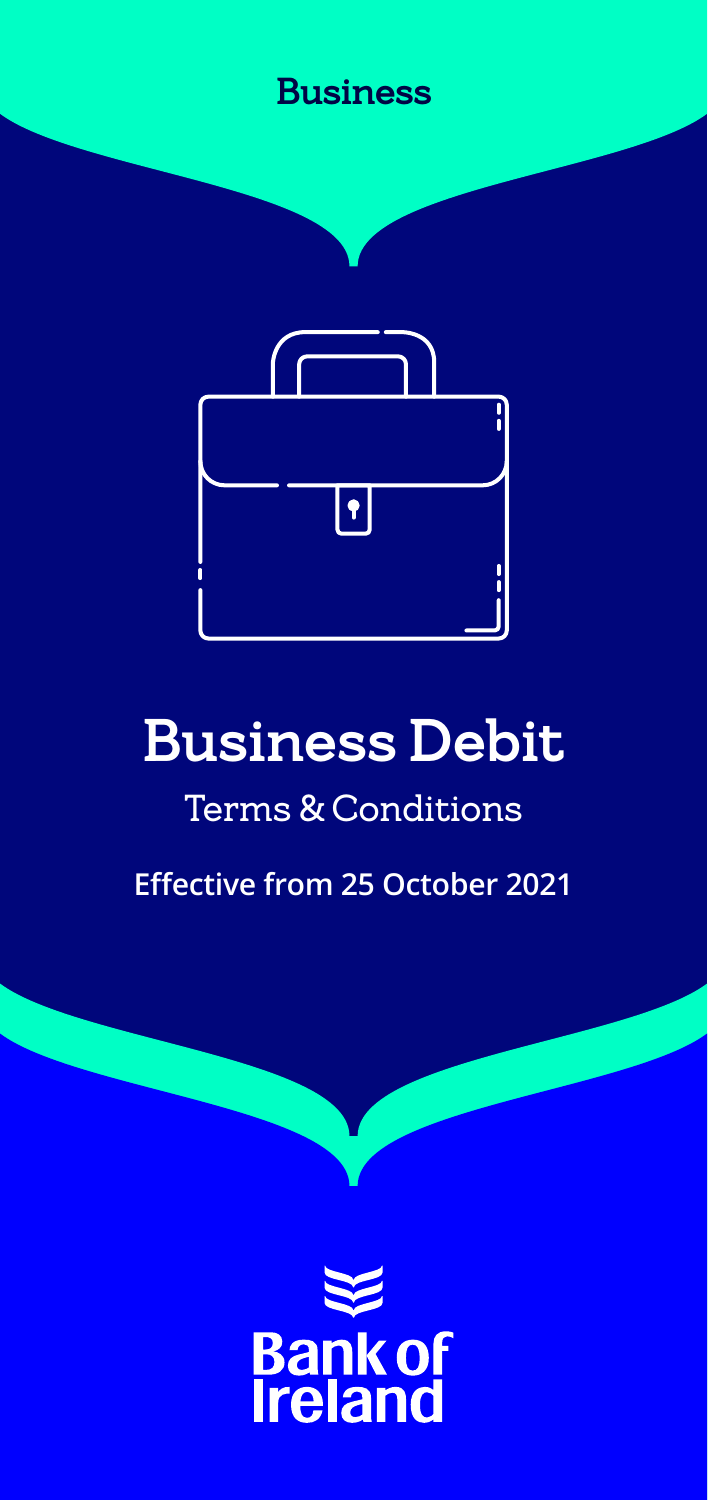## Terms and Conditions - Business Debit Card

#### **1.0 Definitions**

- 1.1 **"Account"** means the business current account in respect of which the Card is issued.
- 1.2 **"Additional Cardholder"** means each Cardholder who is not the Authorised User
- 1.3 **"Authorisation to Debit"** (ATD) means in relation to certain Cardholder Not Present Transactions the provision of the following details which are to be recorded by the Retailer for each transaction:
	- (a) Business Debit PAN (16 digits on the front of the Card) number
	- (b) Cardholder's name, address, and telephone number
	- (c) Card expiry date
	- (d) Address to which goods/services are to be delivered, if relevant
	- (e) Gross amount charged
	- (f) Date and time of telephone ATD
- 1.4 **"Authorised User"** means the person nominated by the Customer to manage the Account (including any Cards on the Account) using 365 Online and who has an active registered 365 Online profile which allows the Authorised User to access and give instructions in relation to the Account on behalf of the Customer;
- 1.5 **"Bank"** means The Governor and Company of the Bank of Ireland, having its Head Office at 40 Mespil Road, Dublin 4, Ireland, and its successors, assigns and transferees.
- 1.6 **"Banking Day"** means the periods of time in any one day during which the Bank is open for business in Ireland, and "non-Banking Day" (Saturdays, Sundays and Bank Holidays) shall be construed accordingly.
- 1.7 **"Card"** or **"Debit Card"** means the Debit Card, which at the request of a Customer we have provided to you to allow you to make payment transactions on the Customer's Account. Where relevant, Card or Debit Card also includes a digital or electronic version of a Card which may be registered in a Digital Wallet on a supported computer or device.
- 1.8 **"Cardholder"** means the person to whom the Card is issued and named at the request of the Customer and includes Additional Cardholders.
- 1.9 **"Cardholder Transaction"** means Business Debit Transactions conducted by the Cardholder at an ATM, a POS terminal or a Cardholder Not Present Transaction and a Contactless transaction.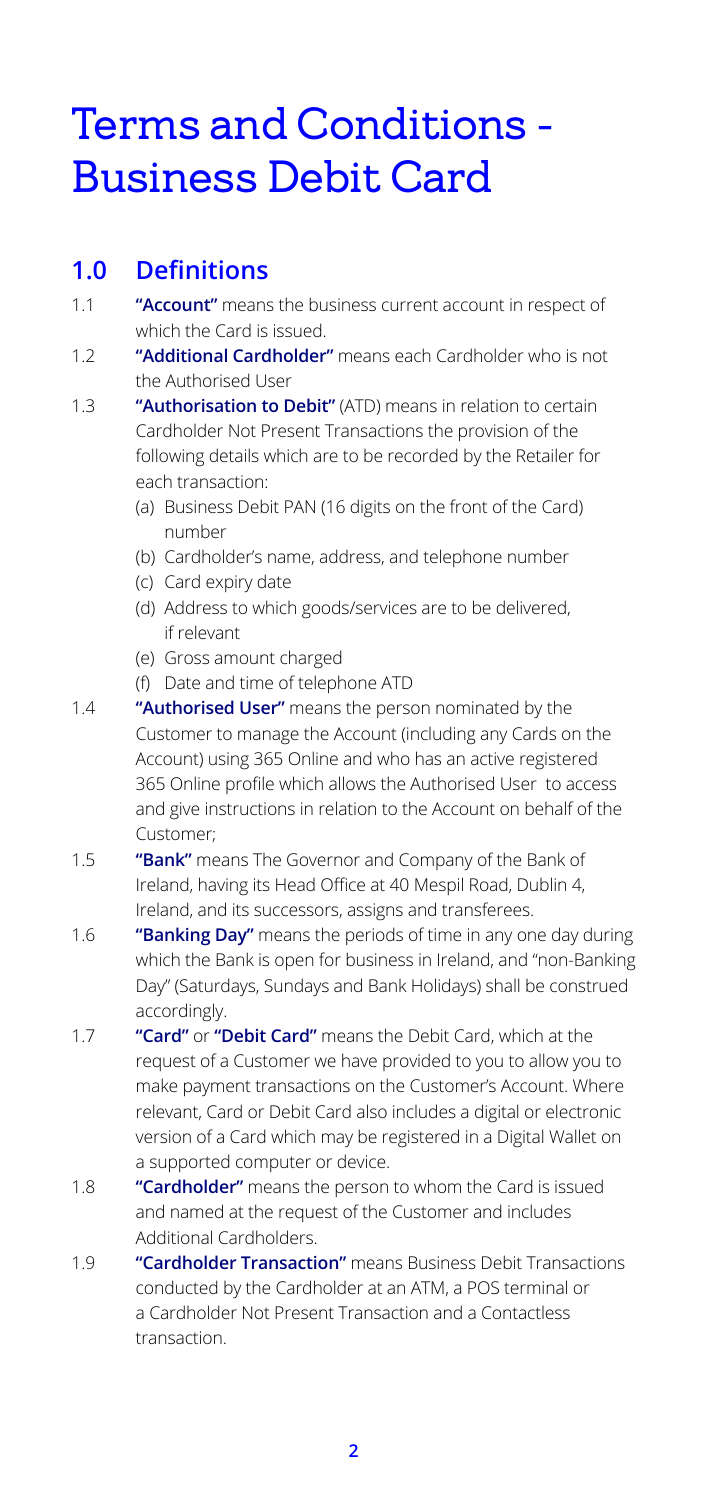- 1.10 **"Cardholder Not Present Transaction"** means a Cardholder Transaction carried out by a Cardholder (and/or an Authorised User) who is not present in a Retailer's outlet and provides Authorisation to Debit by mail, phone, internet, fax or telex.
- 1.11 **"Cash-back"** means the service available to a Cardholder from certain Retailers by which a Cardholder may, at the time of and in addition to the purchase of goods and/or services using Business Debit, obtain cash subject to the limit set out in condition 2.10.
- 1.12 **"Chip"** means an integrated circuit embedded in the Card.
- 1.13 **"Contactless"** means a payment method which may be offered by a Retailer for completing transactions. This payment method uses Near-Field Communications (NFC) meaning the Card (or a device on which you have registered a Digital Card) is held close to the Card reader rather than inserted into POS terminal.
- 1.14 **"Customer"** means the Company, Partnership or Sole Proprietor of a business in whose name the Account is maintained.
- 1.15 **"Cut-off time"** means the latest time in any Banking Day that we can process a particular Account transaction, request or instruction on that Banking Day.
- 1.16 **"Digital Card"** or **"Digital Debit Card"** means a digital or electronic version of a Card or Debit Card which may be registered in a Digital Wallet on a compatible computer or device.

#### 1.17 **"Digital Banking"**

- (a) means our present and future online banking services which can be accessed through 365 Online, Business Online Services, Bank of Ireland Mobile Banking, and services available on [bankofireland.com](http://bankofireland.com); and
- (b) includes a reference to 365 Online and/or Bank of Ireland Mobile Banking, Business Online Services and/or [bankofireland.com](http://bankofireland.com) where that makes sense.
- 1.18 **"Digital Security Key"** means a device (such as a smartphone or tablet) which has been paired with a Digital Banking profile of an Authorised User.
- 1.19 **"Digital Wallet"** means an electronic payment service that allows you to store a digital version of your Card on a computer or device and make payments using that Digital Card. Digital Wallets may be operated by third party Digital Wallet providers and are available on supported devices.
- 1.20 **"Ireland"** means the Republic of Ireland.
- 1.21 **"Microenterprise"** means an enterprise which employs fewer than 10 persons and whose annual turnover and/or annual balance sheet total does not exceed EUR 2 million as defined in Article 1 and Article 2 (1) and (3) of the Annex to Recommendation 2003/361/EC as may be amended from time to time.
- 1.22 **"Payee"** means a person who receives a payment.
- 1.23 **"Payer"** means a person who makes a payment.
- 1.24 **"Physical Security Key"** means a small hand held physical device that can generate security codes for use in Digital Banking and be used as a Security Credential.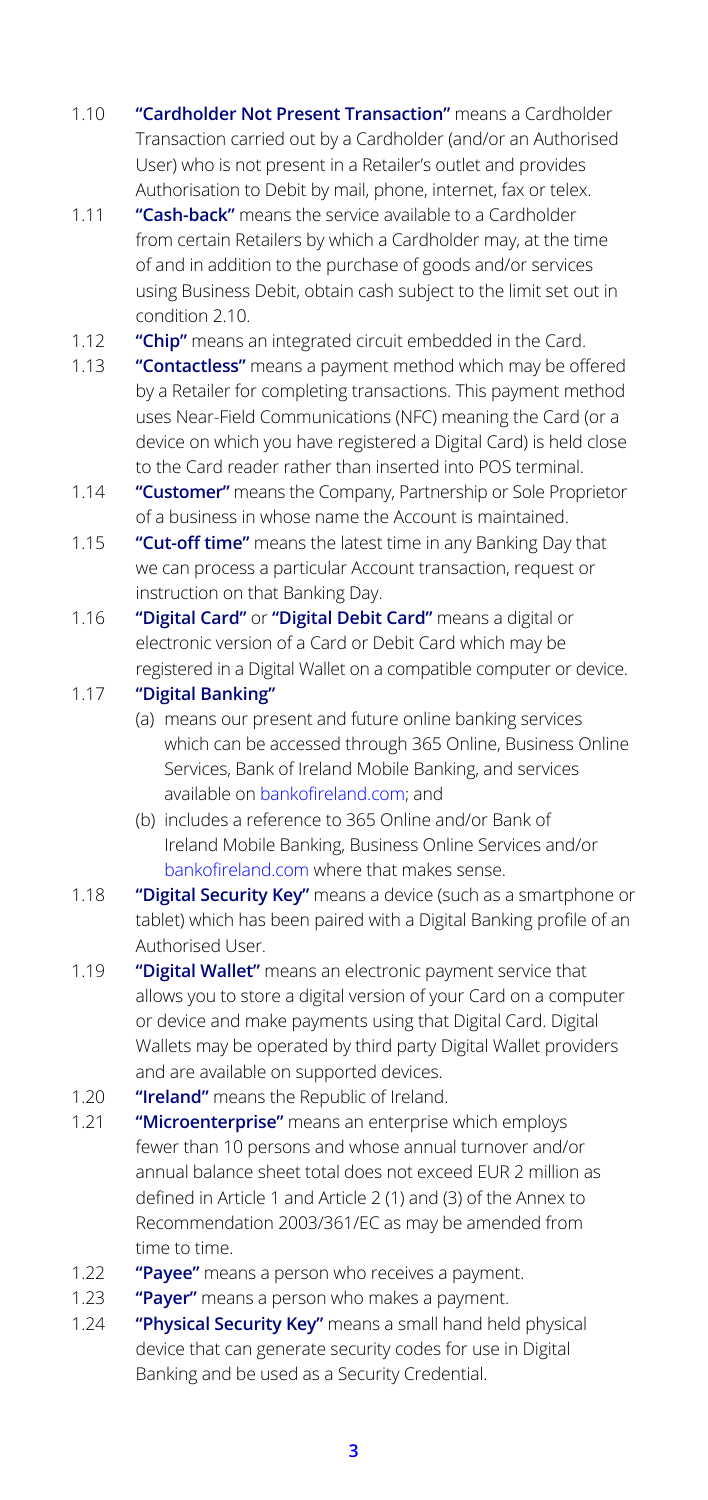- 1.25 **"PIN"** means the personal identification number issued to the Cardholder which is required at an Automated Teller Machine ("ATM") and generally required at the point of sale in order to authorise a transaction.
- 1.26 **"POS terminal"** means a terminal which is capable of accepting, storing and transmitting Cardholder Transactions.
- 1.27 **"Retailer"** means a supplier of (a) goods and/or services; or (b) goods and/or services and Cash-back.
- 1.28 **"Statement"** means a record of Account transactions, issued periodically by the Bank to the Cardholder and/or the Customer which may be paper or electronic (eStatement).
- 1.29 **"3D Secure"** means a system used as an added layer of security for Debit Card transactions. Examples include, Visa Secure and Mastercard® SecureCode™. For more information about our 3D Secure service, please see our Frequently Asked Questions at [bankofireland.com](http://bankofireland.com).
- 1.30 **"3D Secure Passcode"** means your one time Passcode sent to your mobile phone by text message (SMS) or generated by you using a Physical Security Key for use on 3D Secure which you may need to complete a purchase using your Card.
- 1.31 **"Security Credentials"** means the personalised security features we require you to use now or in the future to
	- (a) access your Account through our online, phone and mobile banking channels and
	- (b) to authorise transactions on your Account (including using your Card). Sometimes we will give you the Security Credentials; in other cases we will ask you to choose them. These are examples of Security Credentials: a personal identification number (PIN), password, one time passcode (such as 3D Secure Passcode), security number or code (for example, those generated by a physical or digital security key), a response to push notification, your registered device, your fingerprint or other distinctive personal characteristic, or any combination of these features or other ones we require now or in future.
- 1.32 **"Third Party Providers" (or "TPPs")** means a third party provider who is authorised by a relevant regulatory authority to provide certain services to customers such as accessing information and making payments from accounts which are accessible online.
- 1.33 **"Visa Scheme"** means the payment system operated by Visa Europe Services Inc. which is a wholly owned subsidiary of Visa Europe Limited.
- 1.34 **"You"** and **"yours"** means the Cardholder or the Authorised User, or the Customer where applicable and includes you acting on your own and through any third party authorised to act on your behalf, such as a TPP.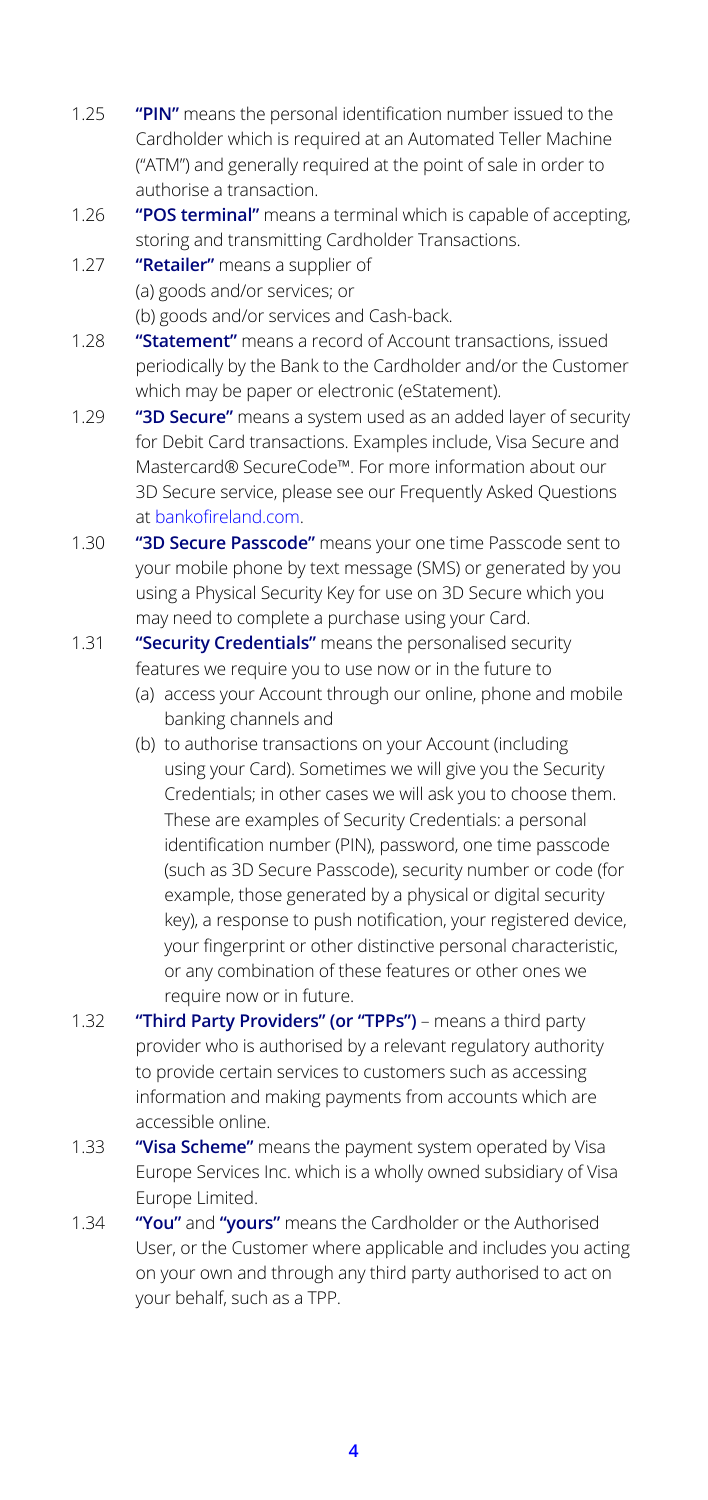### **2.0 The Card**

- 2.1 The Card is subject to the Terms and Conditions of Use set out herein ("Terms and Conditions") and the same may be varied from time to time by the introduction of new conditions, or varying or amending of existing conditions, in accordance with these Terms and Conditions. Where you use a Digital Debit Card, our terms and conditions for Digital Wallets will also apply.
- 2.2 The Card shall be for the sole use of the Cardholder who must be an authorised signatory on the Account. The Card can be issued either on Account opening or during the business relationship.
- 2.3 In order to use a Card it must be activated. You can do this by following the instructions we give you from time to time. Your Card belongs to us. The use (including activation) of the Card is your acceptance of these Debit Card terms and conditions.
- 2.4 The use of the Card to withdraw cash from an ATM or to avail of any third party payment or any other service provided by an ATM is subject to both transaction and daily limits. Transaction limits can vary from financial institution to financial institution and from time to time. The daily limit will be determined by the Bank and may vary from time to time. Details of the daily limit are available from your local branch. Depending on the transaction limit, it may be necessary in some cases for a Cardholder to carry out more than one transaction to avail of the daily limit. You can use your Card with the PIN to withdraw cash from the Account in our branches that provide cash services.
- 2.5 The Bank may refuse to act on any instruction received in respect of any ATM services without liability to you where sufficient cleared funds are not available or where an agreed overdraft facility is not in place on the Account (where applicable) or where such overdraft facility (if in place) would be exceeded if the Bank acted on the instruction.
- 2.6 Subject to your full compliance with these Terms and Conditions, the Bank shall accept liability for the Bank's non-execution or defective execution of any third party payment or other relevant payment arising from the provision of any other relevant service by use of the ATM (if any), and will restore the Account to the state it would have been in had the incorrectly executed transaction not taken place.
- 2.7 Subject to the limits set out in condition 2.0 the Bank guarantees payment made by the Cardholder with the Card within Ireland (i.e. using Business Debit) where:
	- (a) The Card is presented by the Cardholder to the Retailer and the Cardholder Transaction is effected through a POS terminal.
	- (b) The Business Debit Transaction is a Cardholder Not Present Transaction; if
		- (i) The Card has not been deliberately altered or defaced in any way.
		- (ii) The Cardholder Transaction is completed before the expiry date of the Card.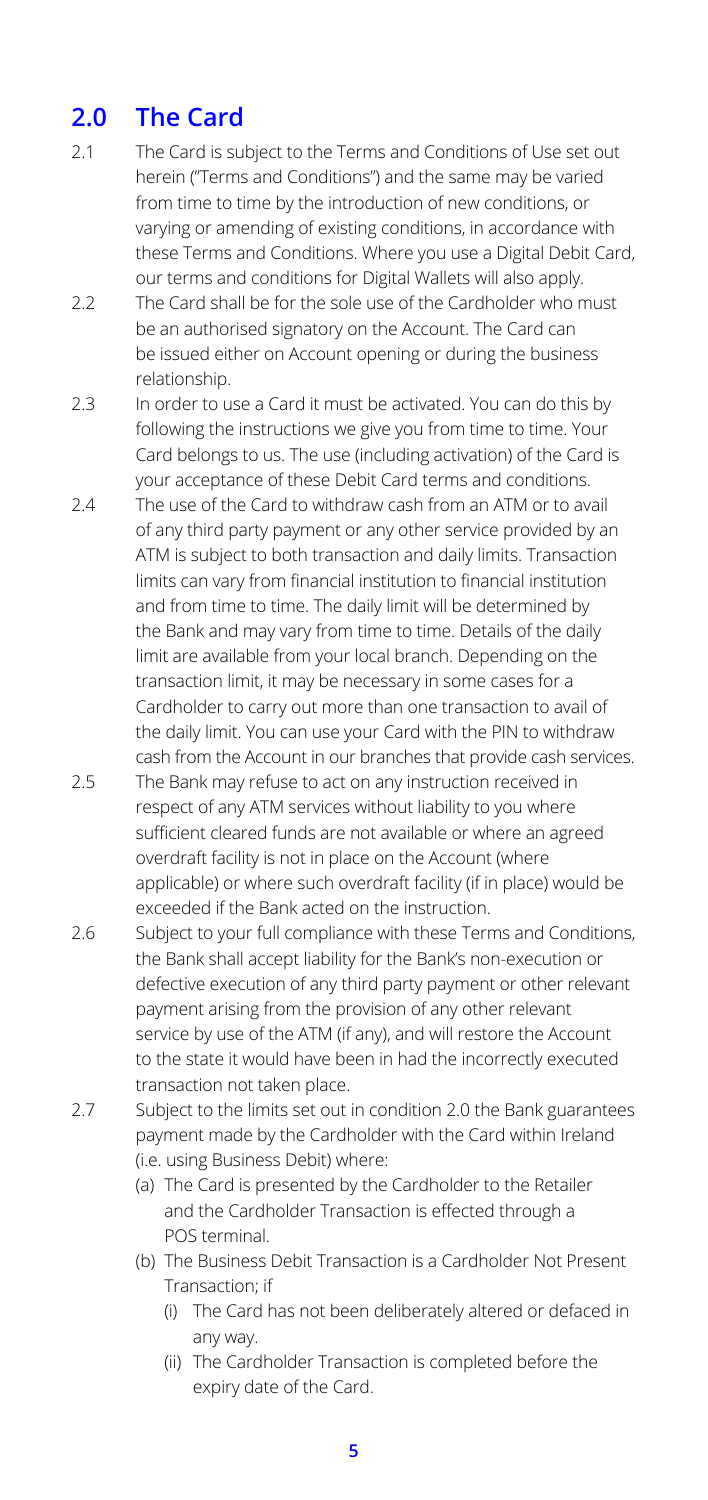- (iii) There are sufficient cleared funds in the Account to meet the payment.
- (iv) You have not broken any of these terms and conditions, any of the terms and conditions of your Account and where you use a Digital Card, you have not broken any of our terms and conditions for Digital Wallets or any terms and conditions of a Digital Wallet provider; and
- (v) The Cardholder or the Authorised User provides the correct PIN or other Security Credentials where required.
- 2.8 If the Cardholder provides incorrect information when making a Cardholder Transaction (for example a reference number for a gas provider), the Bank is not responsible for any loss caused. The Bank will make all reasonable efforts to recover the funds involved in such transaction. The Bank may charge you in respect of all reasonable costs incurred in recovering the funds on your behalf.
- 2.9 If the Cardholder has not used the Card in the last 12 months, the Bank may not automatically reissue a Card.
- 2.10 It is important that there are sufficient cleared funds in the Account to cover Cardholder Transactions, otherwise the Account may attract over limit item charges and interest surcharges and may result in other payments having to be returned unpaid.
- 2.11 The Cardholder shall not use the Card so as to create any indebtedness to the Bank which has not been previously authorised by the Bank.
- 2.12 Once you receive a replacement or new Card from us, we will send the new Card details to Visa. If you have set up a recurring Card payment Visa may send your new Card details to the relevant merchants so that those Card payments can continue. We are not liable if Visa or a merchant fails to update your new Card details. If you wish to opt out of this service, please contact us.
- 2.13 We may allow you to submit certain servicing requests digitally through our website or Digital Banking. You may need to use your Security Credentials to complete these requests.
- 2.14 In certain circumstances, Cards may be issued with limited functionality. We will tell you in advance if you have such a Card or where you already have a Card, we will write to you to explain any restrictions that will apply to the use of your Card in the future.

#### **3.0 Protecting the Card, PIN and other Security Credentials**

3.1 The Cardholder must always protect the Card (or a device on which you have registered a Digital Card) and take the greatest possible care to ensure it is not lost, stolen or used in an unauthorised way. The Cardholder is responsible for the Card and you are responsible for your Security Credentials and must ensure that they are protected in line with this clause. Where we allow you to store a Digital Card in a Digital Wallet, you must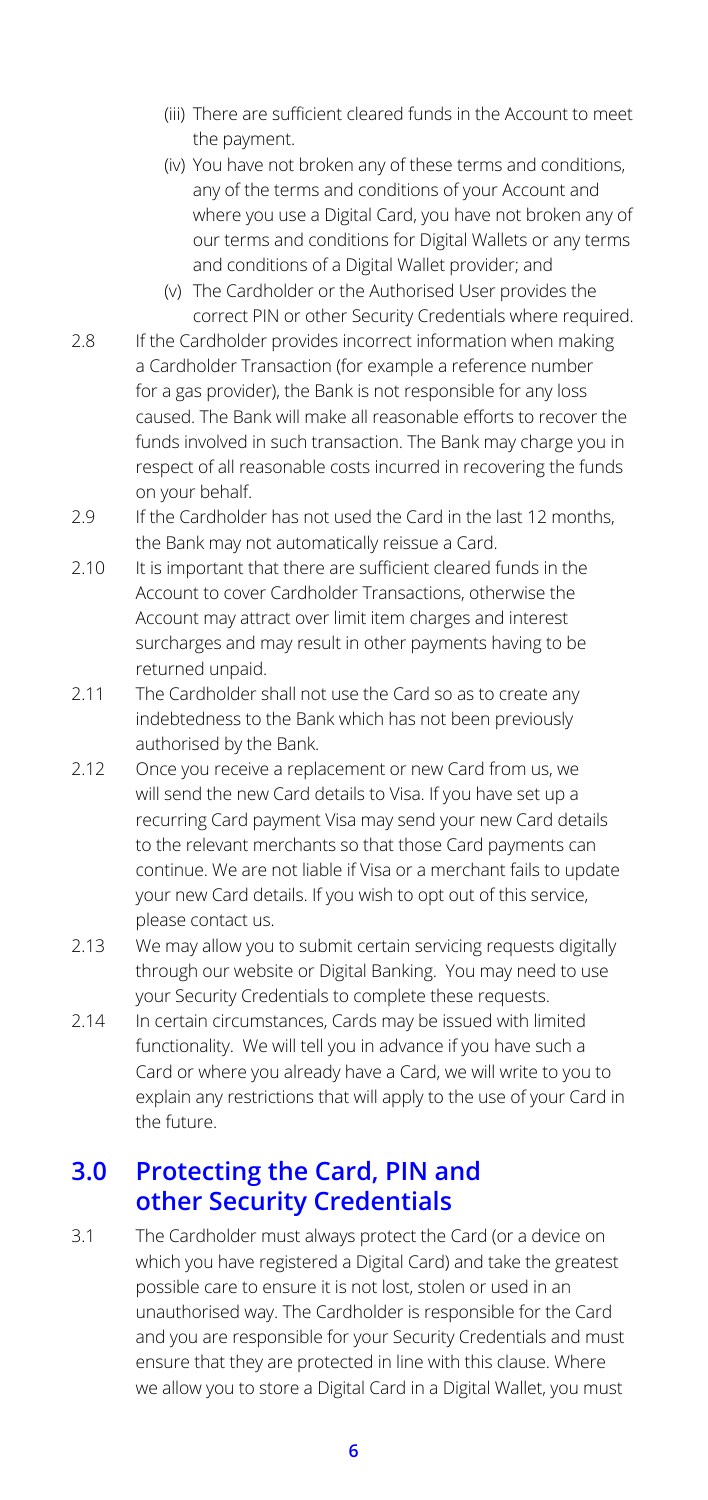protect the Digital Card and Digital Wallet or any computer or device on which they are stored in the same way as you would a physical Card. If the Cardholder does not do so, you may be liable for any loss suffered as a result.

- 3.2 The Cardholder must sign the Card immediately on receipt.
- 3.3 The Cardholder must memorise the PIN and must keep the PIN and any other Security Credential secret, and take the greatest possible care to prevent anyone knowing them or using them fraudulently or without the Cardholder's permission. The Cardholder should never write down the PIN in a place where the Card is kept or where it can be easily linked to the Card.
- 3.4 If you use the 3D Secure service or provide the correct Security Credentials you agree that we can conclude that the transaction was made by you.
- 3.5 If the Card (or a device on which you have registered a Digital Card) is lost or stolen or a Cardholder thinks someone knows the PIN, or other Security Credentials, you must contact us immediately. We can be contacted free of charge via the Freephone number listed on our website [bankofireland.com](http://bankofireland.com)
- 3.6 You must ensure that the Bank is immediately informed of any change in your place of business. If this is not done it may not be possible for the Bank to investigate disputed or fraudulent transactions on the Account.

#### **4.0 Payment**

- 4.1 Subject to condition 6.0, the Bank may debit the Account with all amounts disbursed by the use of the Card.
- 4.2 The Cardholder is responsible for ensuring the correctness and accuracy of all Cardholder Transactions and the Bank does not accept any responsibility or liability in respect of the same.
- 4.3 The available balance in the Account will generally be reduced immediately by the amount of any Cardholder Transaction. Cardholder Transactions will only appear on the Cardholder's Statement or eStatement once the Cardholder Transaction has been fully processed and posted to the Account by the Bank. Cardholder Transactions will generally appear immediately on Business online.
- 4.4 The Card may only be used within the credit balance and any undrawn facility on the Account at the time of the Cardholder Transaction.
- 4.5 If the Bank receives your payment instruction before the relevant Cut-off time, the Bank will process the payment from the Account on the Banking Day ("D") that it is received (unless the Cardholder has requested that it should be paid on a date in the future). If the payment is in Euro, and the financial institution of the payee is located in the EEA, we will ensure that the financial institution of the payee will receive the payment within one banking day of D (D+1). If it is a cross-border payment in Sterling, or other EEA Currency (non-euro), and the financial institution of the payee is located in the EEA, we will ensure that the financial institution of the payee will receive the payment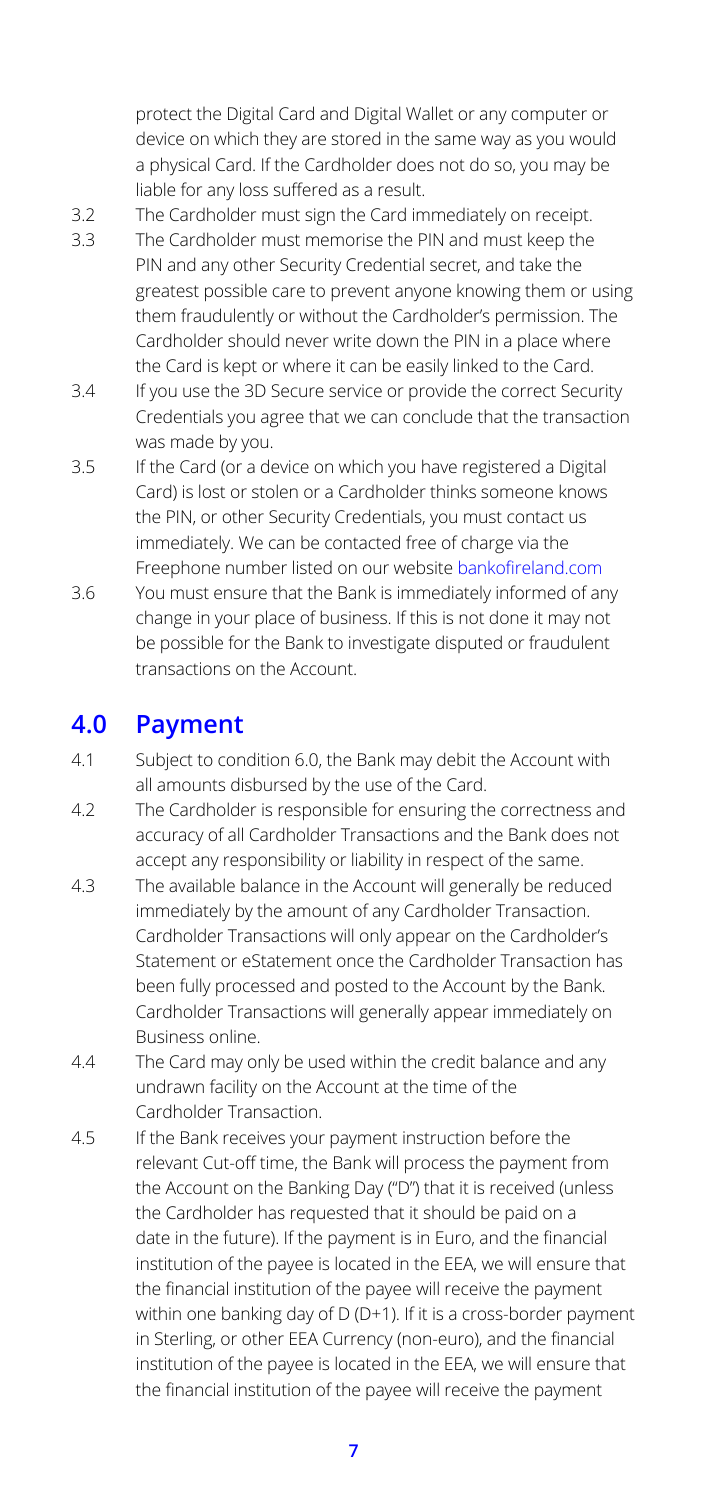within three banking days of D (D+3). Where the payment instruction is submitted on paper, the processing time may be an extra banking day ((D+2) and (D+4)). Any other payment instructions may take longer to process.

- 4.6 The financial institution where the Payee's account is held controls payment into that account. The Bank is not responsible for that.
- 4.7 A Cardholder Transaction may not be countermanded by a Cardholder for whatever reason and the Bank may debit the amount of any such payment to the Account.

#### **5.0 Retailers**

- 5.1 It will be necessary in all cases for a Retailer to obtain specific authorisation from the Bank or its agents to honour the Card for all Cardholder Transactions (even though the amount of that transaction is within the credit balance and any undrawn facility on the Account). The granting of any such authorisation has the effect of reducing the credit balance and any undrawn facility on the Account.
- 5.2 From time to time, as part of the Bank's Fraud Monitoring System, the Bank may issue a "referral" message to a Retailer. In such circumstances, the Retailer is required to contact the Bank to verify the Cardholder. If the Retailer fails to do so and refuses to process the transaction, the Bank shall not be liable for the refusal of the Retailer to accept or honour the Card.
- 5.3 The Bank will not be liable for the refusal of any Retailer to accept or honour the Card. This includes the circumstances set out in condition 5.2 above as well as circumstances where it is not possible to authorise a Cardholder Transaction whether for systems reasons or because no authorisation signal has been received by the Bank, and circumstances where authorisation is not possible because the Card has been damaged.
- 5.4 Where a Retailer becomes liable to make any refund to the Cardholder the Bank will credit the amount to be refunded to the Account only on receipt of a properly issued refund voucher or other appropriate verification of the refund by the Retailer. The Bank will not be responsible for goods and/or services that it does not supply; in relation to such goods and/or services, the Bank will have no dealings with a Retailer on behalf of the Cardholder.
- 5.5 When using the Card to make a payment in a retail outlet the Cardholder may be asked to either insert the Card in a POS Terminal and enter a PIN or hold the Card against a Card reader depending on the Card and payment terminal.
- 5.6 Chip & PIN Transactions
	- (i) For Cardholder Transactions which require a Card to be inserted into the POS terminal the Cardholder will be generally prompted to input a PIN into the POS terminal.
- 5.7 Contactless transactions
	- (i) This clause applies when the Card has been enabled by the Bank to allow you to carry out Contactless transactions.
	- (ii) You can use the Card to make purchases for small amounts without using the Chip and PIN.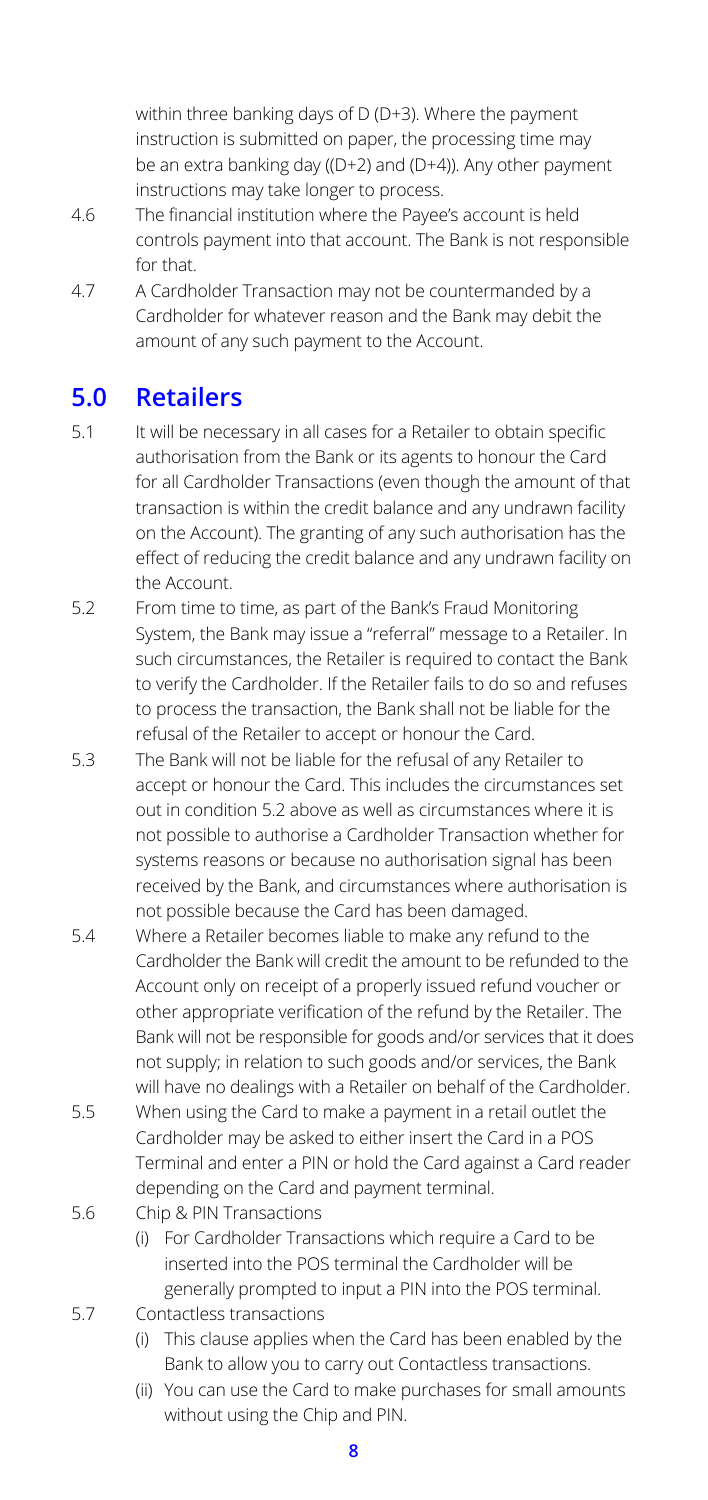- (iii) When making a payment using a Contactless Card reader you must place your Card against the reader in the retail outlet. The Card will be detected and the payment is completed without you entering your PIN. From time to time, for your security we may ask you to conduct a Chip and PIN transaction in which case you must insert the Card and enter your PIN. Where a Digital Card is used to make a Contactless transaction you may be required to provide your Security Credentials to approve that payment.
- (iv) There is a limit on the value of each Contactless transaction set by the Visa Scheme. Details of this limit are available at [bankofireland.com](http://bankofireland.com).
- 5.8 Cardholder not present transactions
	- (i) The Cardholder may carry out a Card Transaction when the Cardholder is not in the presence of a Retailer (for example when you are on the telephone or internet). This is called a Cardholder Not Present Transaction and the Retailer may record the following details:
		- (1) Card number, Card validation (last three digits on the back of the Card) and Card expiry date.
		- (2) Name, address and telephone number of the Cardholder
		- (3) The address to which goods or services should be delivered.
		- (4) The amount charged, date and time.
	- (ii) You may be required to provide Security Credentials (such as a 3D Secure Passcode or security code from a Physical Security Key or a response to a push notification if you have a Digital Security Key) in order to complete an online transaction.

You may not be able to use your Card for online Cardholder Transactions if the Retailer does not support the use of Security Credentials for Card payments. In addition, we may not be able to process such transactions where the Retailer does not support the required payment security technology or standards. You may not be able to use your Card for online Cardholder Transactions unless your Account linked to your Card is registered for Digital Banking

#### **Retailers in general**

- 5.9 (i) If the Bank authorises a payment for the Cardholder to a Retailer in a Cardholder Not Present Transaction this will immediately reduce the available balance in the Account (including any agreed overdraft if there is one) by the payment amount,
	- (ii) Some Retailers will apply for a pre authorisation for a payment when the Cardholder gives them the Card number (for example, to hire a car or book a hotel room). The pre authorisation amount will reduce the available balance on the Account as set out in 5.9(i) above.
- 5.10 If a person misuses the information the Cardholder gives in a Cardholder Not Present Transaction (for example any information of the type mentioned in Clause 5.8) we are not liable for any loss you suffer as a result.

**9**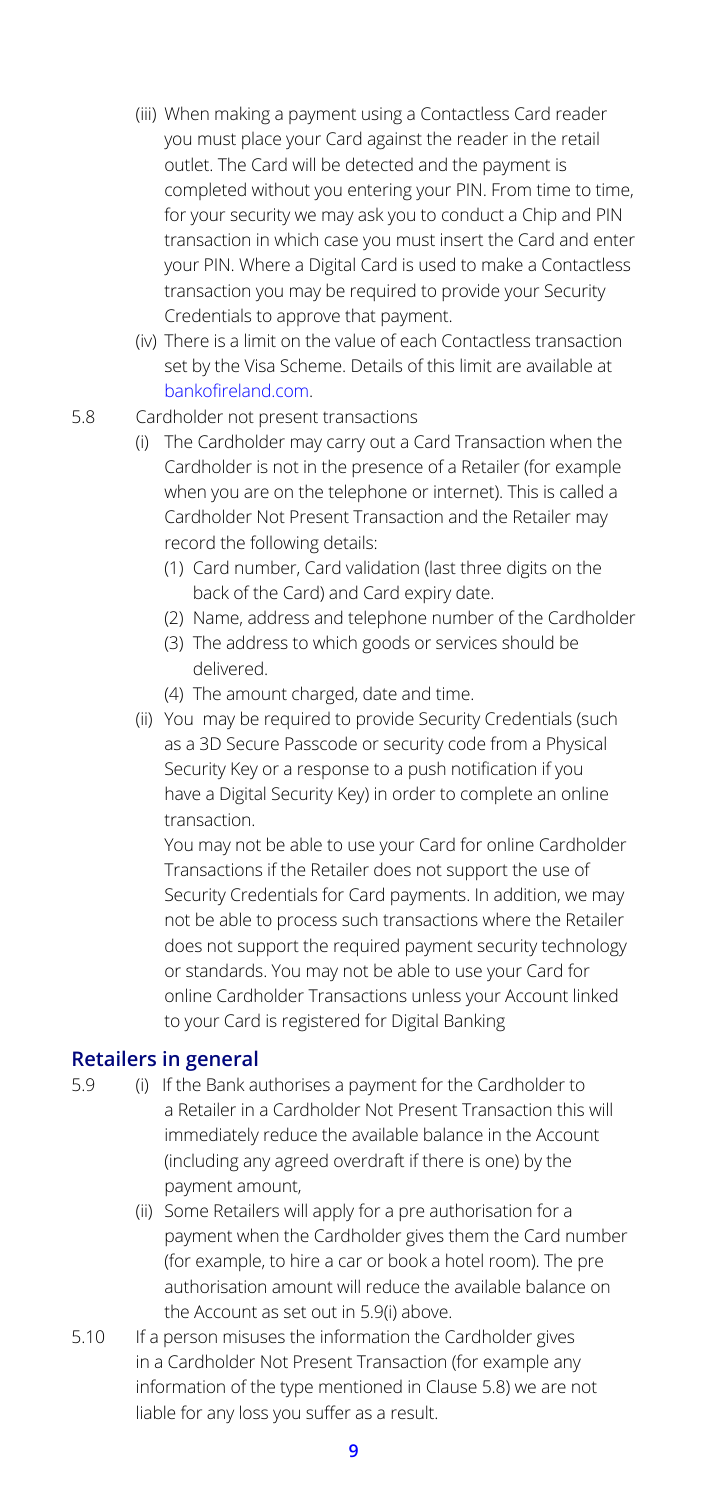#### **Accounts with multiple Cards**

- 5.11 Where a Customer has asked us to provide more than one Card on an Account to one or more Additional Cardholders and we have agreed to do so, there will be certain restrictions on the use of those Cards for online Cardholder Transactions. Those restrictions are as follows:
	- (i) Typically there can only be one Authorised User for each Account; and
	- (ii) Other than in the circumstances set out in 5.13 below, where an Additional Cardholder carries out an online Cardholder Transaction and it is an online Cardholder Transaction where we require Security Credentials, the Authorised User (and not the Additional Cardholder) will be required to apply their Security Credentials to complete the transaction;
- 5.12 Any transaction completed in line with Clause 5.11 will be deemed authorised by the Customer;
- 5.13 Where an Additional Cardholder carries out an online Cardholder Transaction using the Digital Card registered to their Digital Wallet that Additional Cardholder will need to provide the Security Credentials registered with their Digital Wallet to complete that transaction.
- 5.14 In the event that any of the above clauses (5.11-5.13) are not consistent with the terms and conditions applicable to Digital Banking or business current accounts then these Terms and Conditions will take priority.

#### **6.0 Loss, Theft or other Misuse of your Card**

- 6.1 You must tell us immediately if your Card (or a device on which you have registered a Digital Card) is lost or stolen, if you suspect your Card has been used without your permission or if your PIN, 3D Secure Passcode or other Security Credentials becomes known or is in possession of someone else. You must inform us by calling us free of charge via the Freephone number listed on our website [bankofireland.com](http://bankofireland.com). We may ask you to confirm this notification in writing within seven days (or 21 days if you are abroad). You must not use the Card again.
- 6.2 You must tell us about any transaction that you did not authorise, or any transaction that was not done correctly, as soon as possible but no later than thirteen months after the date of the transaction. You can notify us free of charge via the Freephone number listed on our website [bankofireland.com](http://bankofireland.com). If an unauthorised payment is made from the Account, we will, subject to 6.3 & 6.4 below, refund the Account and restore it to the way it would have been if the unauthorised payment had not happened. If it is later determined that no refund should have been paid we will be entitled to recover it from the Account without further reference to you.
- 6.3 Where any unauthorised Cardholder Transactions have resulted from the loss, theft or misappropriation of the Card (or a device on which you have registered a Digital Card), or PIN, 3D Secure Passcode or other Security Credentials and the Customer is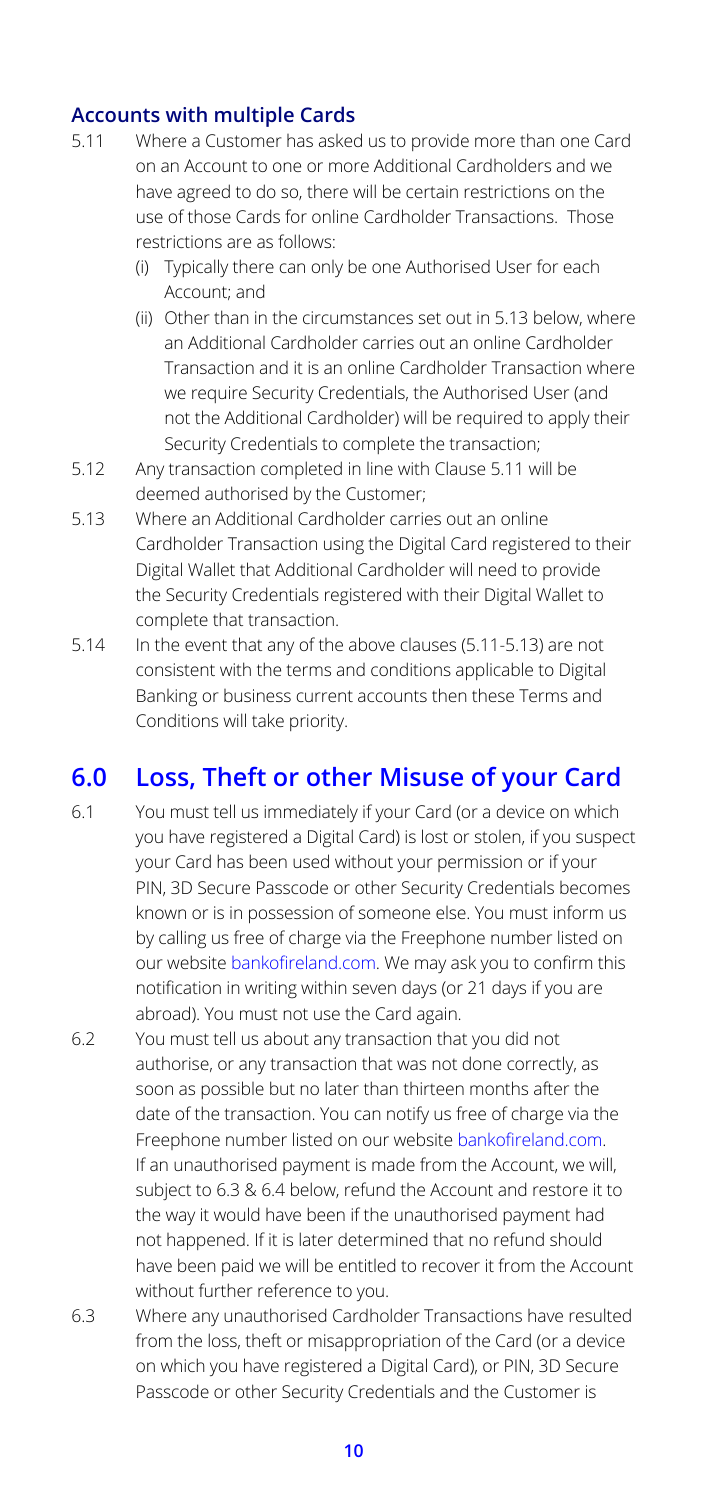not a Microenterprise, the Customer will be fully liable for any such unauthorised Cardholder Transactions which occurred before such loss, theft or misappropriation was reported to the Bank. If you use your Card as a Microenterprise, you are liable for only €50 in unauthorised transactions carried out on the Account before you reported the issue, unless the loss, theft or misappropriation of the Card (or a device on which you have registered a Digital Card) was not detectable to you, then you will have no liability for any unauthorised transactions except where you have acted fraudulently.

- 6.4 Notwithstanding 6.3 above, where any such unauthorised Cardholder Transactions arise as a result of any fraud or gross negligence on your part, you shall be liable for the full amount of such unauthorised Cardholder Transactions.
- 6.5 Other than in the case of any fraud or gross negligence on your part, you shall not be liable for any transactions carried out after you have notified the Bank of the loss, theft or misappropriation of the Card PIN, 3D Secure Passcode or other Security Credentials.
- 6.6 In the event we suspect or detect any fraud or unauthorised activity on the Account, we may advise you via phone call, SMS message or email as appropriate. If we deem it necessary we may block the Account and/or any Card issued on the Account and will advise you of the block and how it may be removed.

#### **7.0 Fees & Charges**

- 7.1 The Bank will charge to the Account any fees, charges and Government Duty that apply to the Card. Full details of fees and charges are set out in the Schedule of fees & charges for business customers and the Schedule of International Banking Charges. Copies of these are available on the Bank website: [bankofireland.com](http://bankofireland.com).
- 7.2 The Bank may change fees and charges by giving you notice and the Bank will notify you in a way allowed by law or banking regulations (See Clause 10.).
- 7.3 If the Cardholder carries out a non-euro Card transaction on the Card, it is converted into euro at an exchange rate set by the Bank (in the case of some ATM cash transactions) or as determined by the Visa Scheme.
	- (i) A cross border handling fee is payable for non-euro purchases and ATM transactions. However the Bank do not apply a cross border handing fee at our ATMs for non euro cash withdrawals.
	- (ii) The cross border handling fee is distinct from commission the Bank may charge as set out in 7.4.
- 7.4 At some Bank ATMs the Bank allows the Cardholder to withdraw non euro currency. The Bank may charge commission on non euro transactions carried out at Bank ATMs. The Bank does not charge commission:
	- (a) when Sterling is withdrawn from Bank ATMs in Northern Ireland; or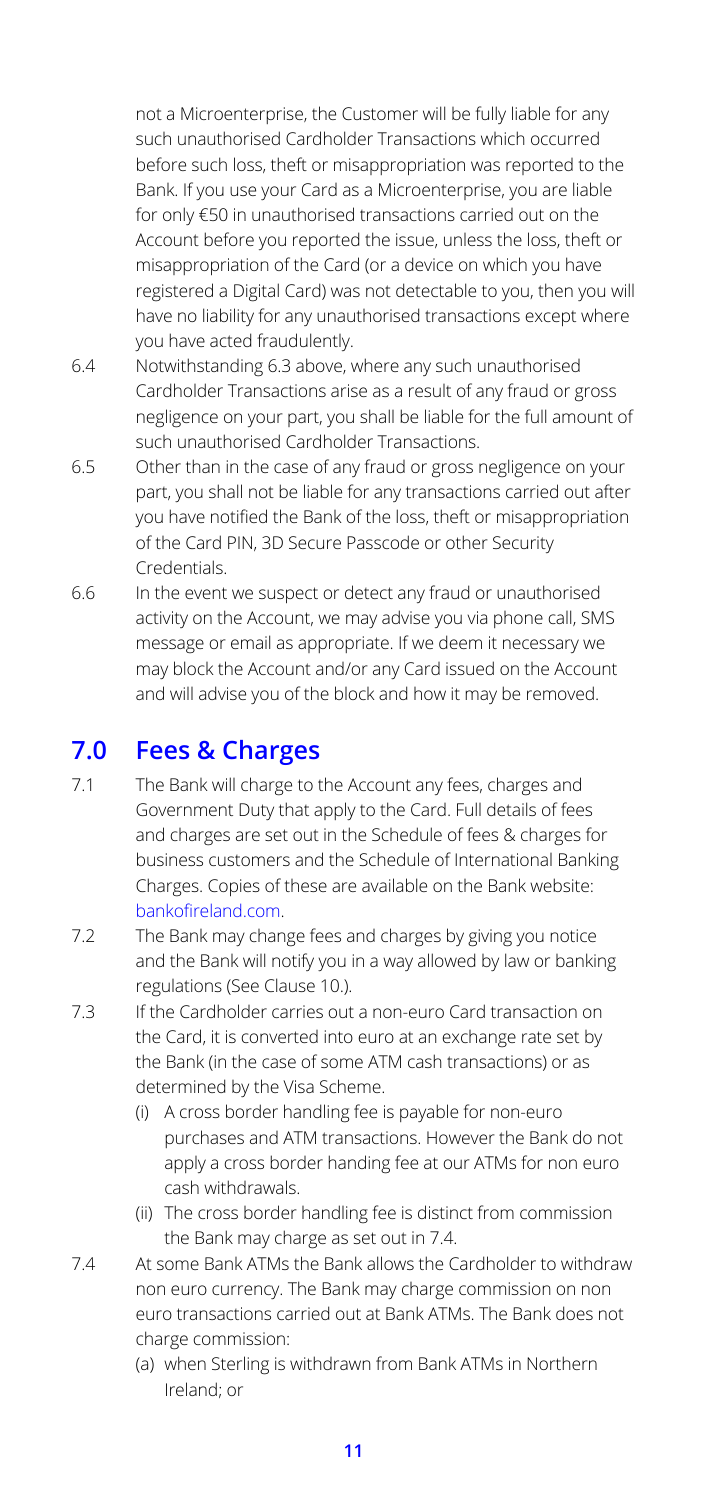(b) when Sterling is withdrawn from our Bank ATMs in UK Post Office Locations

Full details are set out in the Schedule of fees and charges for Business customers and Schedule of International Banking Charges.

7.5 If you use your Card to make a non- euro cash withdrawal or make a non- euro payment in a country in the European Economic Area you agree that we are not required to send an electronic message setting out the currency conversion charges for that transaction.

#### **8.0 Partnership Account(s)**

8.1 Where a Card is issued in respect of an Account maintained by two or more persons then each such person shall be jointly and severally liable for any indebtedness created or extended by the use of the Card and shall so remain liable notwithstanding any cancellation of the Card or determination of the mandate for the operation of such Account.

#### **9.0 Termination, Cancellation, Blocking or Failure of the Card**

- 9.1 You may terminate this Agreement at any time on notice to the Bank.
- 9.2 The Bank may terminate this Agreement at any time on two months' notice to you.
- 9.3 In addition to the general right to terminate as set out above. and without any liability to you, the Bank may terminate this Agreement or, at the discretion of the Bank, may immediately block the use or operation of the Card in circumstances where;
	- (a) the Bank is made aware of your death, bankruptcy or other act of insolvency (under Irish or other law) or where you seek legal protection from creditors or enter a composition or settlement agreement with creditors whether under a statutory scheme or otherwise
	- (b) you have failed security checks in a manner that the Bank deems unacceptable
	- (c) there is a reasonable suspicion of unauthorised or fraudulent activity on the Card; or
	- (d) there has been a breach of these terms and conditions by you. Where the Card is closed or blocked, you will be notified and, where the Card is blocked, you will be advised as to how the block may be removed
	- (e) The Account is overdrawn without an agreed overdraft permission or is operating in excess of an agreed overdraft permission
- 9.4 The Bank will not be liable for any delay or failure in performing any of its obligations in respect of the use of the Card where such delay or failure arises directly or indirectly from an Act of God, civil disturbance, industrial dispute or any circumstances beyond the Bank's control.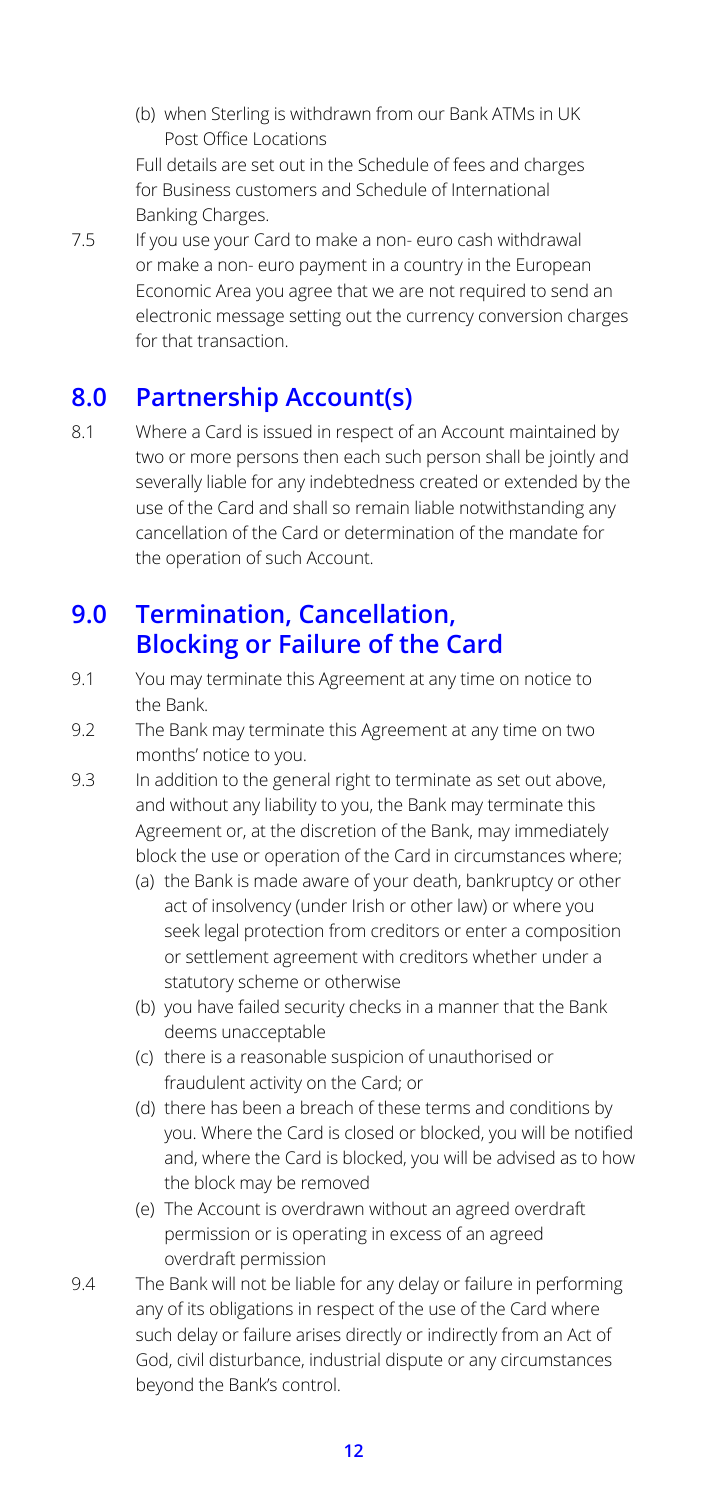9.5 The Bank shall not be obliged to provide ATM facilities at all times or during any particular hours and may withdraw or terminate such facilities. The Bank shall not be liable for any delays, interruptions, errors or failures in the provision of the ATM services or any of them not within the reasonable control of the Bank, including force majeure, those caused by failure or fluctuation of electrical power, industrial action, industrial disputes, breakdown or other malfunctions of technical equipment including software; additionally the Bank shall not be liable in any respect for any loss or damage arising from the non-availability, non-functioning, failure or malfunctioning of an ATM, the ATM services or any of them or otherwise in connection therewith.

#### **10.0 Amendment of Terms & Conditions**

- 10.1 The Bank reserves the right at all times to introduce new Terms and Conditions and to vary or amend the existing Terms and Conditions by giving notice thereof to you by whatever means allowed by law or regulation the Bank, in its discretion deems appropriate.
- 10.2. If the Bank changes or adds to these terms and conditions and you are not happy with the changes, the Cardholder may return the Card to the Bank and these terms and conditions will be at an end but first you must pay the Bank charges or Government Duty that may be due on the Card.
- 10.3. If the Cardholder does not return the Card to the Bank, you are deemed to accept the changes on their effective date.
- 10.4 We may not always provide you terms and conditions with each Card which is a renewal or a replacement. We will send you terms and conditions with the first Card we issue on the account. The most up to date version of the terms and conditions that apply to your Card can also always be found on the Banks website [bankofireland.com](http://bankofireland.com).
- 10.5 The Customer is responsible for ensuring that any Authorised User is provided with a copy of these terms and conditions and with copies of any amendments to them.

#### **11.0 Identification**

11.1 To ensure compliance with obligations under law and regulations concerning the prevention of money laundering and terrorist financing and to comply with taxation requirements, the Cardholder may be required to produce to the Bank satisfactory evidence as to the Cardholder's identity, current permanent address, the source of the funds lodged or proposed to be lodged to the Account.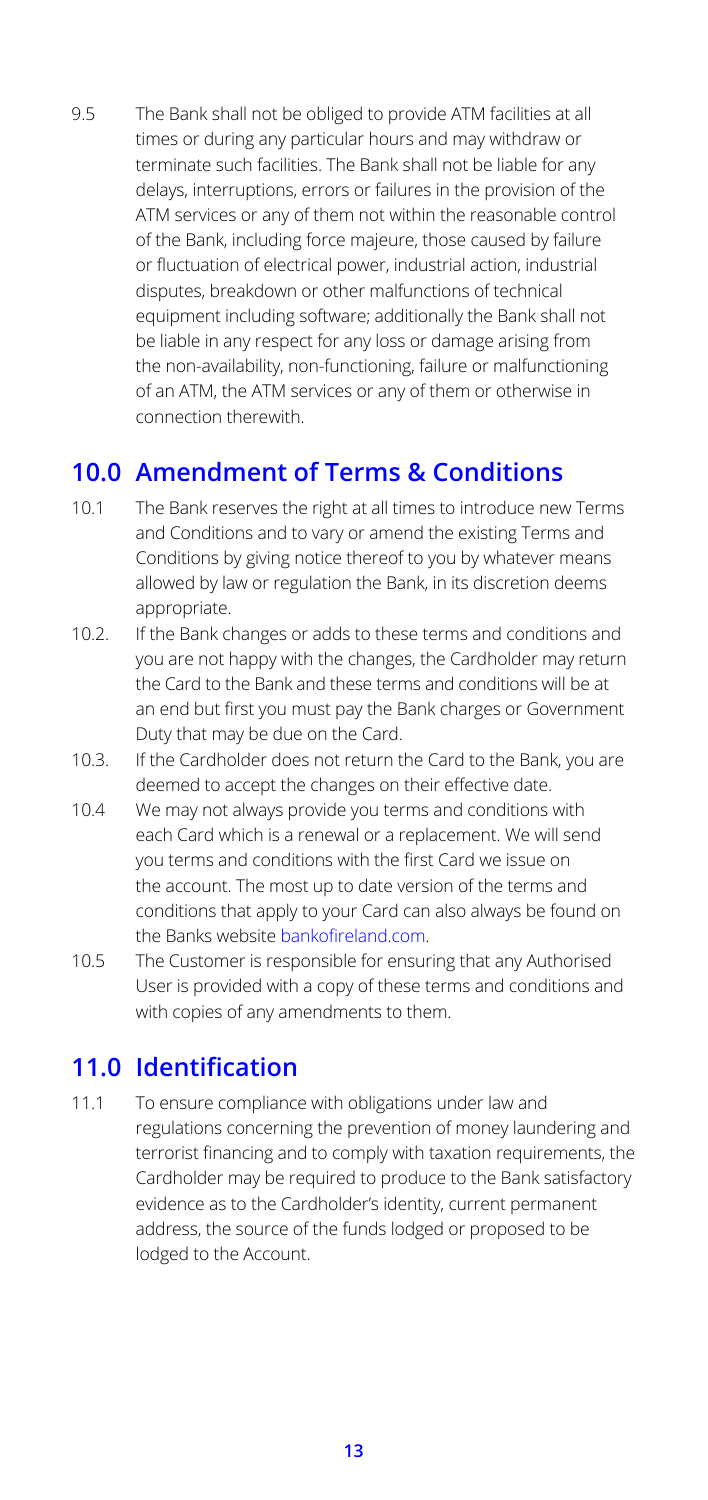#### **12.0 Waiver**

12.1 No time or indulgence which the Bank may extend to you, nor any waiver by the Bank of any breach of any term or condition of these Terms and Conditions of Use, shall affect the Bank's rights and powers hereunder.

#### **13.0 Reading this Document**

- 13.1 Each of these terms and conditions is separate from the others. If any term or condition is illegal or cannot be enforced now or in future, the rest of the terms and conditions will remain in full force and effect.
- 13.2 In these terms and conditions we sometimes give an example of something covered by a clause or definition. We do this to assist you. The meaning and scope of these terms and conditions is never limited by these examples.
- 13.3 The index and headings used in these terms and conditions are there to assist you and do not form part of the legal agreement between you and us.
- 13.4 A reference to a "person" includes a human being, corporation, partnership or organisation.
- 13.5 A reference in the singular includes a reference to the plural and vice versa, where this makes sense (for example, "person" can mean "persons", and "persons" can mean "a person").
- 13.6 The English language is and will be used for the purpose of interpreting these Terms and Conditions and for all communication in connection with a Card.

#### **14.0 Disputes or Unauthorised Transactions**

- 14.1 In the case of a dispute between you and the Bank regarding a Cardholder Transaction, the books and records kept by or on behalf of the Bank (whether on paper, microfilm, by electronic recording or otherwise) shall, in the absence of manifest error, constitute sufficient evidence of any facts or events relied on by the Bank in connection with any matter or dealing relating to the Card. In respect of any Cardholder Transaction, use of the PIN 3D Secure Passcode or other Security Credentials, in conjunction with the Card, shall be taken as conclusive evidence that the relevant Cardholder Transaction was carried out by the Cardholder.
- 14.2 In the event of any disputed Cardholder Transactions the provisions of the Account terms and conditions which apply to disputed and unauthorised transactions shall apply to those disputed Cardholder Transactions.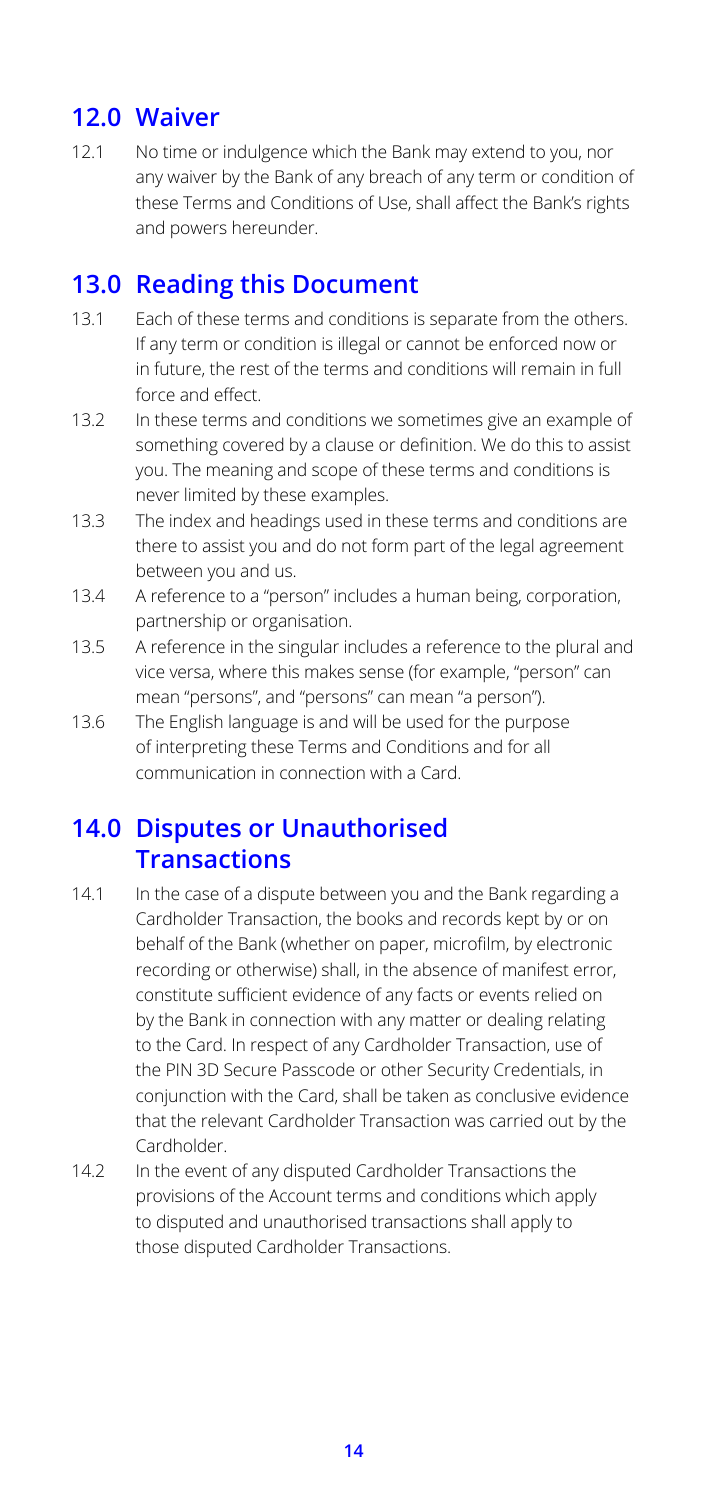## **15.0 Making a Complaint**

- 15.1 We're committed to providing you with excellent service at all times and hope we do not give you grounds to complain. However, if you wish to make a complaint, you may do so in a number of ways. You can call or write to us, avail of our online complaints form, and advise our branch teams. Our website [bankofireland.com/help-centre/customer-complaints](http://bankofireland.com/help-centre/customer-complaints-process)[process](http://bankofireland.com/help-centre/customer-complaints-process) provides further details about these channels and our complaints process.
- 15.2 If we cannot resolve your complaint within five working days, we will respond to your complaint in writing or if we hold an email address or mobile contact details for you, you agree we may respond by email or another durable medium.
- 15.3 If you are not satisfied with our response, you can refer the matter to the Financial Services and Pensions Ombudsman by writing to them at The Financial Services and Pensions Ombudsman, Lincoln House, Lincoln Place, Dublin 2, D02 VH29. You can find more information on how to access their resolution process by visiting their website at [fspo.ie.](http://fspo.ie)

### **16.0 Jurisdiction**

16.1 These Terms and Conditions shall be governed by, and construed in accordance with, the laws of Ireland and the courts of Ireland shall have exclusive jurisdiction to resolve any disputes in connection herewith.